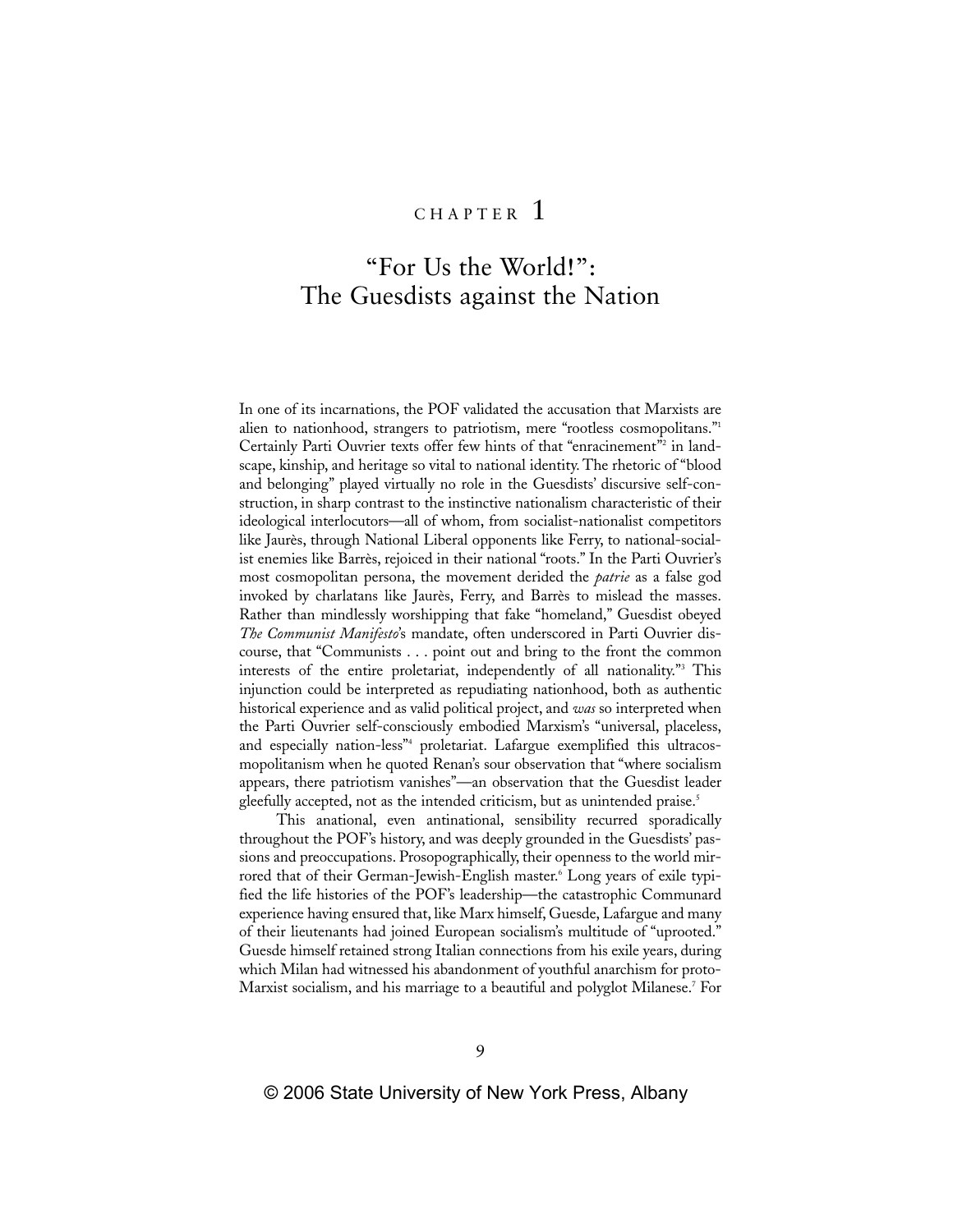his part, Lafargue exemplified nineteenth-century "multiculturalism" and "hybridity." Of Cuban extraction, flaunting Negro, Jewish, and American Indian blood, living an exile's life abroad in Spain and England, and married to a London-raised Jew (née Laura Marx), the Guesdist leader was often vilified as a foreigner . . . and rejoiced in the characterization.<sup>8</sup> On one occasion, having been viciously attacked as alien, Lafargue, described in *Le Socialiste*'s account (almost certainly in his own words) as "priding himself on being international," simply shrugged with indifference.<sup>9</sup> French, Cuban, Spanish, Carib, Jewish, Negro—none of these ethnic identities mattered. As far as he himself was concerned, Paul Lafargue was simply a socialist and, as such, a citizen of the world. Other militants proudly emphasized their own years of exile, asserting that the salutary experience had immunized them against nationalist contamination.10 Yet other Guesdists—like the multilingual Charles Bonnier, who had taught French in Oxford—even if spared Communard banishment, exploited their ramified international networks to enfold themselves in a supposedly seamless fabric of cosmopolitan communion.

Nor were these instances of self-asserted cosmopolitanism individual eccentricities. The Parti Ouvrier as a whole was, in some ways, as cosmopolitan as its cadres. Its membership manifested the Party's relaxed openness to ethnic "others"—most obviously in the Nord, the heartland of Guesdism, where Belgians played a starring role first in founding and then in sustaining the POF.<sup>11</sup> Guesde's enemies, indeed, indicted the deputy from Roubaix as representing only the city's teeming naturalized immigrants!<sup>12</sup> At the other end of the country, the Parti Ouvrier strove to recruit the Midi's many Italian workers, if necessary by appealing to them in their own language. Commenting on the formation of a "section italienne du POF" in the Savoy, *Le Socialiste* happily concluded that this commingling of French and Italians conclusively demonstrated that "for socialism and for the Parti Ouvrier Français, there are no frontiers."13

*L'Egalité* and *Le Socialiste* filled their columns with articles culled from the world's Marxist press—not least with articles against nationalism—even, or even particularly, when drawn from *German* socialist journals. Clara Zetkin, for one, might well have been on *Le Socialiste*'s staff, given her prominence in its pages. Financial reports emphasized foreign donations to the POF's coffers, almost as if to confirm nationalist slanders that the Parti Ouvrier was treasonously funded from abroad.<sup>14</sup> French Marxists, in turn, made demonstrative contributions to socialist movements elsewhere.15 Guesdists confirmed their cosmopolitanism in noticing how, "each time there is an outburst of labor unrest in a particular country, it finds a sympathetic echo in all other countries."16 Guesdists amplified those echoes. Their press publicized foreign support for French strikes, while urging French workers to support labor militancy abroad, on the clear and often explicit assumption that labor should recognize no ethnic boundary separating worker from worker.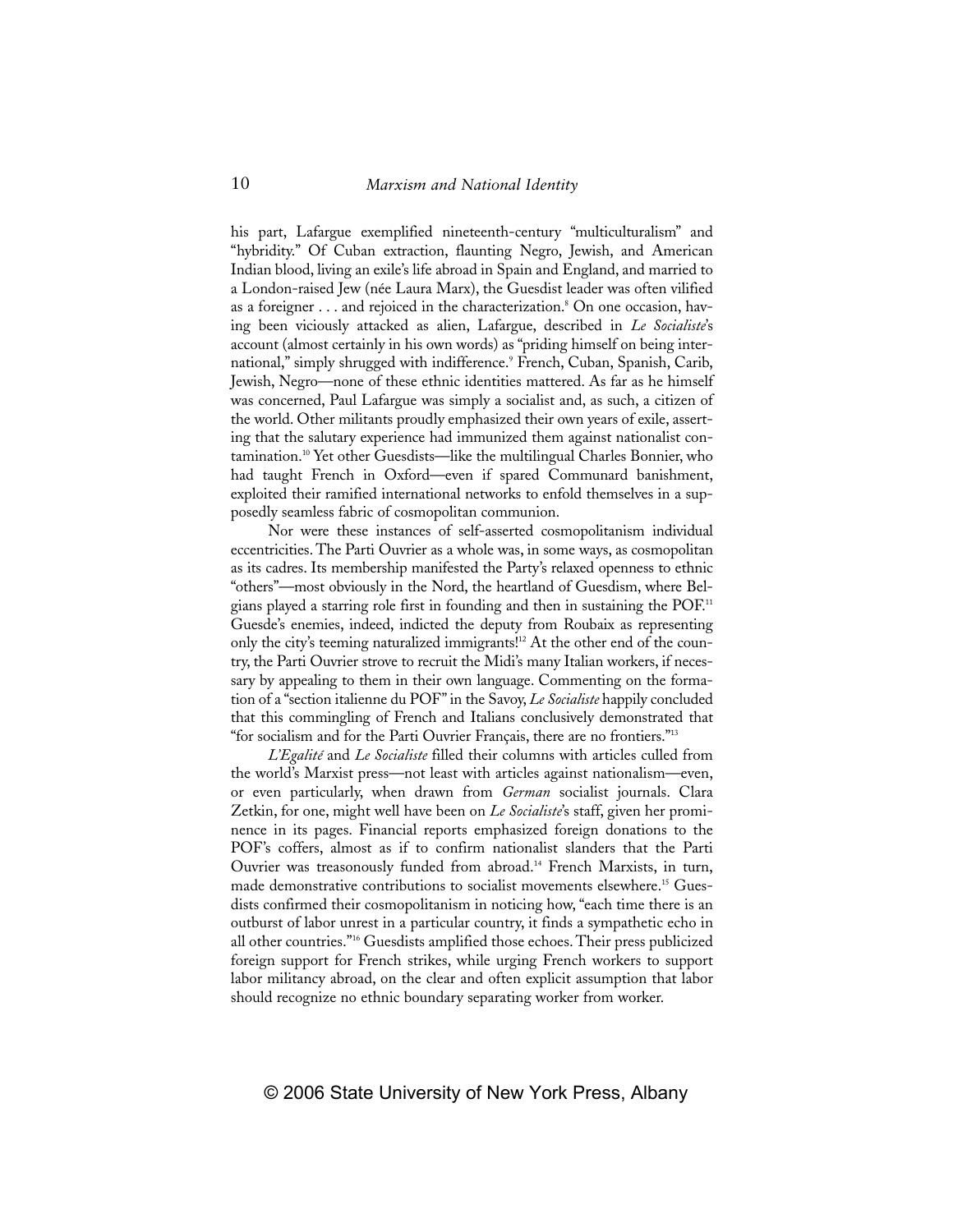As an instance of cosmopolitanism, *Le Socialiste*'s commemoration of the Commune's twentieth anniversary emphasized messages from friends outside France—missives from Liebknecht and Engels leading the edition, followed by best wishes from socialists in Spain, Holland, England, Austria, Denmark, Romania, and Italy, giving pride of place to Zetkin, and only then presenting French contributions.<sup>17</sup> The Parti Ouvrier's inclusive language politics reflected this openness to the world. On one fraught occasion, for instance, *Le Socialiste* elatedly reported the anti-Semitic *Libre Parole*'s fury over a workers' meeting in Paris, where foreign socialists had been invited to address the throng in their own languages, allegedly evoking enthusiastic cheers. Unlike the splenetic ultranationalists of the *Libre Parole*, the Guesdists' newspaper welcomed this multilingual concord.<sup>18</sup> German, French, Italian, English—all had *really* spoken the language of socialism; all had ignored the *Libre Parole*'s urging of "La France aux Français." At the same time, the Parti Ouvrier's press extensively covered the activities of foreign socialists exiled to Paris, and depicted them, not as resident foreigners, but as comrades with a non-French linguistic background—as, for instance, "German-language socialists resident in Paris."<sup>19</sup> Militants from across Europe embarked on speaking tours through France at the behest of the Parti Ouvrier, and socialist luminaries from many countries attended the POF's congresses, provoking well-publicized clashes with inflamed nationalist demonstrators.<sup>20</sup> Commenting on a violence-ridden tour of southeastern France by Rinaldo Rigola, a former Lyonnais member of the POF and recently elected socialist deputy in the Italian parliament, *Le Socialiste* summed up the experience by affirming that "Italian socialist party or French socialist party, we are citizens of the same nation, the nation of labor."21

#### **"That Absurdity: A Preference for a Special Place": The Guesdists and Parochialism**

In this universalist mode, Guesdists reviled all territorially embedded identities, and mocked not only nationality, but attachment to any *pays*—that untranslatable term for a native place, whether a dialect domain, a historically distinct province, a much-loved village, or a venerable Parisian quartier.<sup>22</sup> Most obviously, the Parti Ouvrier evinced no sympathy whatsoever for the nascent regional identities of the Bretons, Catalans, and Basques. Guesdists totally ignored these emerging "ethnies," although the POF had constructed powerful party organizations in Nantes, the Pyrénées-Orientales, and the Southwest. Even more indicatively, despite the Parti Ouvrier's deep implantation in the humid plains of the Nord, it never recognized a distinct Flemish identity among its adherents—whether in French Flanders itself, or among the thousands of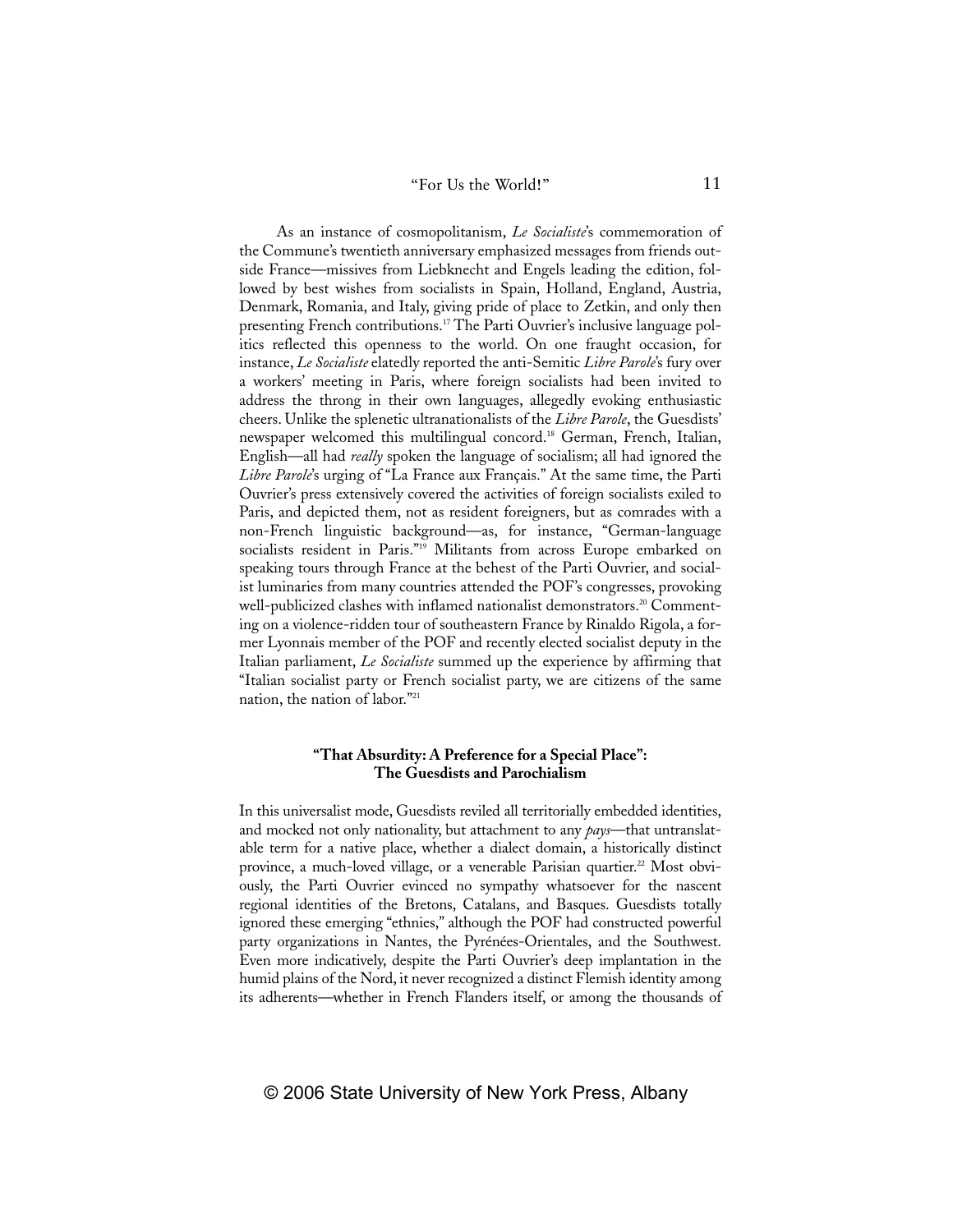Belgian immigrants who sustained the POF in its strongholds of Lille and Roubaix. Flemish, Catalan, Basque, Breton—languages spoken by hundreds of thousands on the French periphery—might as well not have existed, for all the attention they received from the Parti Ouvrier. If the POF could thus simply ignore the still timid ethnic reassertion of the Basques or Catalans, it could hardly overlook the militant Languedocian and Provençal regionalist movements—blossoming as they were during the fin de siècle, sung into rebirth by the poetry of Mistral. Nevertheless, no editions of *Le Socialiste du Gard* appeared in the recently reinvented phrases of the langue d'oc. Instead, Guesdists cruelly mocked the Midi's regionalists, deriding their resurrection of a moribund linguistic tradition as pathetic and "grotesque."23 Unwittingly, ironically, and in common with most of the French Left, the supposedly cosmopolitan French Marxists thus reinforced the jealous hegemony of the "national" language.

The Guesdists' obliviousness to France's own "nations without history" raises a disturbing question: did the Parti Ouvrier's absolute indifference to Basques, Catalans, Flemings, and Bretons and its hostility toward the renascent Midi express a veiled chauvinism, adherence to an all-conquering *French* identity thinly disguised as universalism?<sup>24</sup> So long as the Parti Ouvrier maintained its scathing hostility toward French nationhood itself, the answer to this question must be no. Within a genuinely cosmopolitan POF, the much-mocked "national" identity of France enjoyed no more legitimacy than the "regional" identity of an equally derided Languedoc. But on those other occasions (to be considered in subsequent chapters) when the Party shifted its identity politics from cosmopolitanism toward socialist nationalism, Guesdist indifference to France's multiple ethnic identities lends itself to more critical readings. At best, a "socialist-nationalist" POF has to be indicted for culpable neglect of long-standing historical injustices; at worst, for Francophone cultural imperialism.

Nor did Guesdists sympathize with the provincial localism that was cautiously reemerging from beneath France's Jacobin carapace. This reticence surprises. Despite much militancy in Paris's working-class quartiers, Guesdists had failed to make inroads into the capital's socialist subculture, so that the largely provincial POF might well have championed a provincial socialism against the overweening metropolis. Why not meld Marxism with the "regionalism" resurgent throughout provincial France—an inchoate identity as yet without fixed ideological orientation? The French, after all, genuinely experienced their many *pays*, felt them in their hearts as they felt for their families. Why not bind that heartfelt experience of home to the "imagined community" of global socialism, as nationalists would so effectively bind it to the imagined community of the nation?<sup>25</sup>

Yet the Parti Ouvrier utterly failed this opportunity. As true heirs of the First Republic's revolutionary centralism, Guesdists self-consciously rejected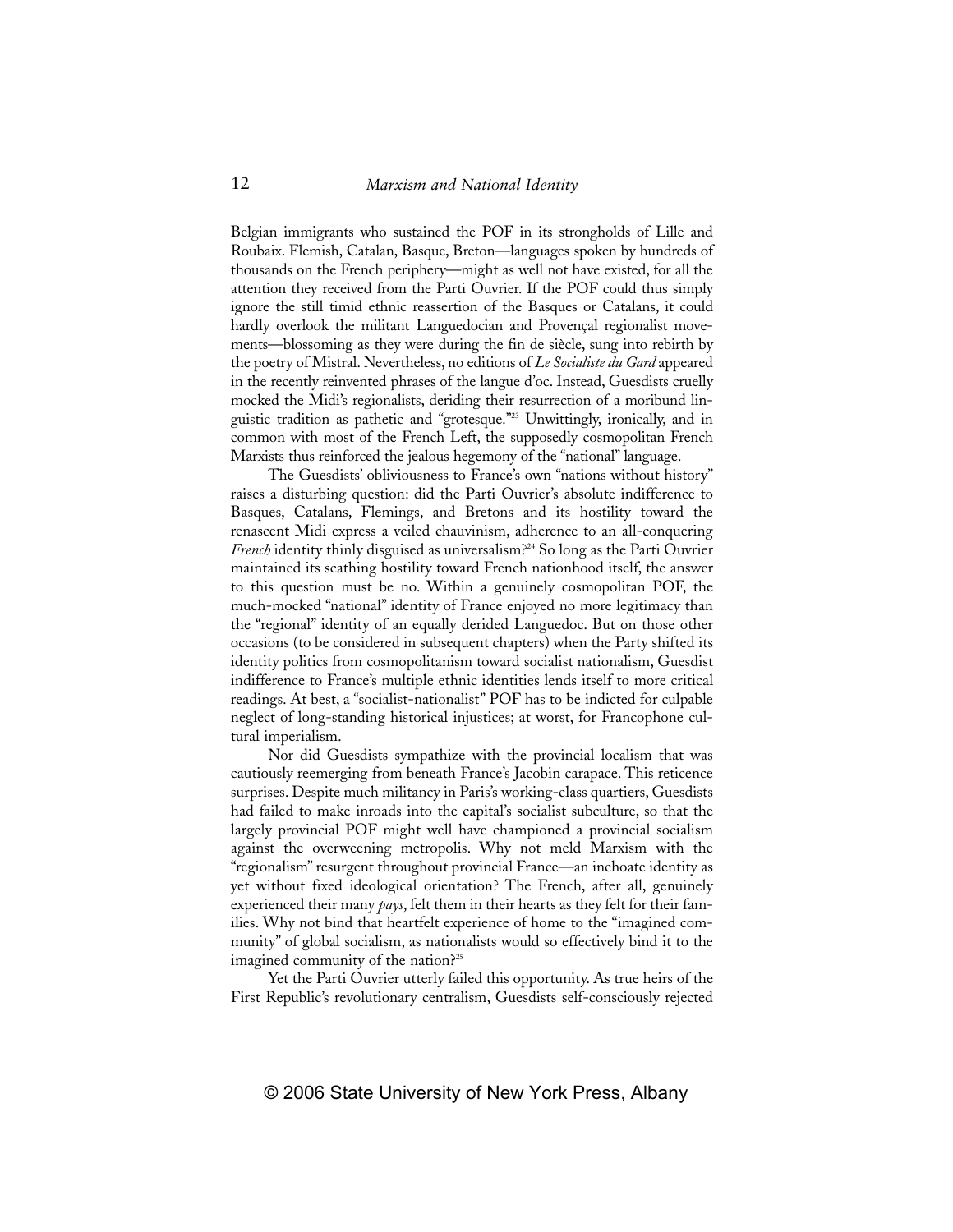the dialectic between the organic local and the locally transcendent so impressively mastered by the ultranationalist Right.<sup>26</sup> Guesde paraded none of the intense Parisian "patriotism" characteristic of Edouard Drumont, although the Parti Ouvrier's leader was as much the son of *vieux Paris* as the chauvinist agitator. As for Barrès's flamboyantly publicized *enracinement* in his beloved Lorraine, the national socialist's affectation struck Guesdists as absurd, while the kindred particularism of the Action Française's Charles Maurras, both Provençal poet and integral nationalist, found no echo whatsoever in either the Parti Ouvrier's antinational or socialist-nationalist self-identities. The nation, for French Marxists, was either repudiated, along with its provinces, or construed, in the grand Republican tradition, as "one and indivisible." Ironically, the largely provincial Guesdists were thus de facto as centralist as the largely Parisian Blanquists. In practice, in the practicalities of headquarters, meeting places, and editorial rooms, the French Marxists' world turned on Paris—however cosmopolitan that world may have been as ideal, however local and provincial as embedded political culture. Not for French Marxists, then, their period's "reveil des provinces."<sup>27</sup>

The POF, indeed, campaigned ferociously *against* local identities, if only because such identities had planted deep roots in France's proletarian subsoil, and thereby impeded the Guesdists' cultivation of a nationwide, even worldwide, "working-class interest."28 Manifesting these impediments, workers' diatribes against "foreigners" who invaded local labor markets sometimes referred to "immigrants" from other parts of France—an indication that, for the "popular classes," "French" nationality hardly became an instituted reality until the later nineteenth century, with the citizenship code of 1889 and the administrative identification of "resident aliens" in 1888.<sup>29</sup> Parisian building workers thus barely distinguished between Breton and Italian laborers who trespassed upon their terrain.30 Acutely aware of this threat to proletarian unity, French Marxists fiercely criticized socialists like Paul Brousse and Jules Joffrin—Possibilists, Parisian notables, and leaders of the anti-Guesdist "municipal" tendency on the French Left—who shamelessly advanced the interests of their local constituents against "outsiders." The Parti Ouvrier's Possibilist enemies on the Paris municipal council had thus sought to solve the unemployment crisis of the 1880s, at least for Parisians, by denying employment to workers with less than six months' residency in the capital—a strategy that utterly outraged the Guesdists. Confronted by such exclusionary manoeuvers, the POF angrily contended that socialists represented a universal proletariat, not the arrogant exclusivity of the great metropolis, and certainly not the parochial selfishness of a Parisian quartier. $31$ 

In their critiques of parochialism, French Marxists at their most cosmopolitan simply denied that proletarians *had* local identities. "As to workers, where are their neighborhood interests [intérêts de quartier]?" asked Paul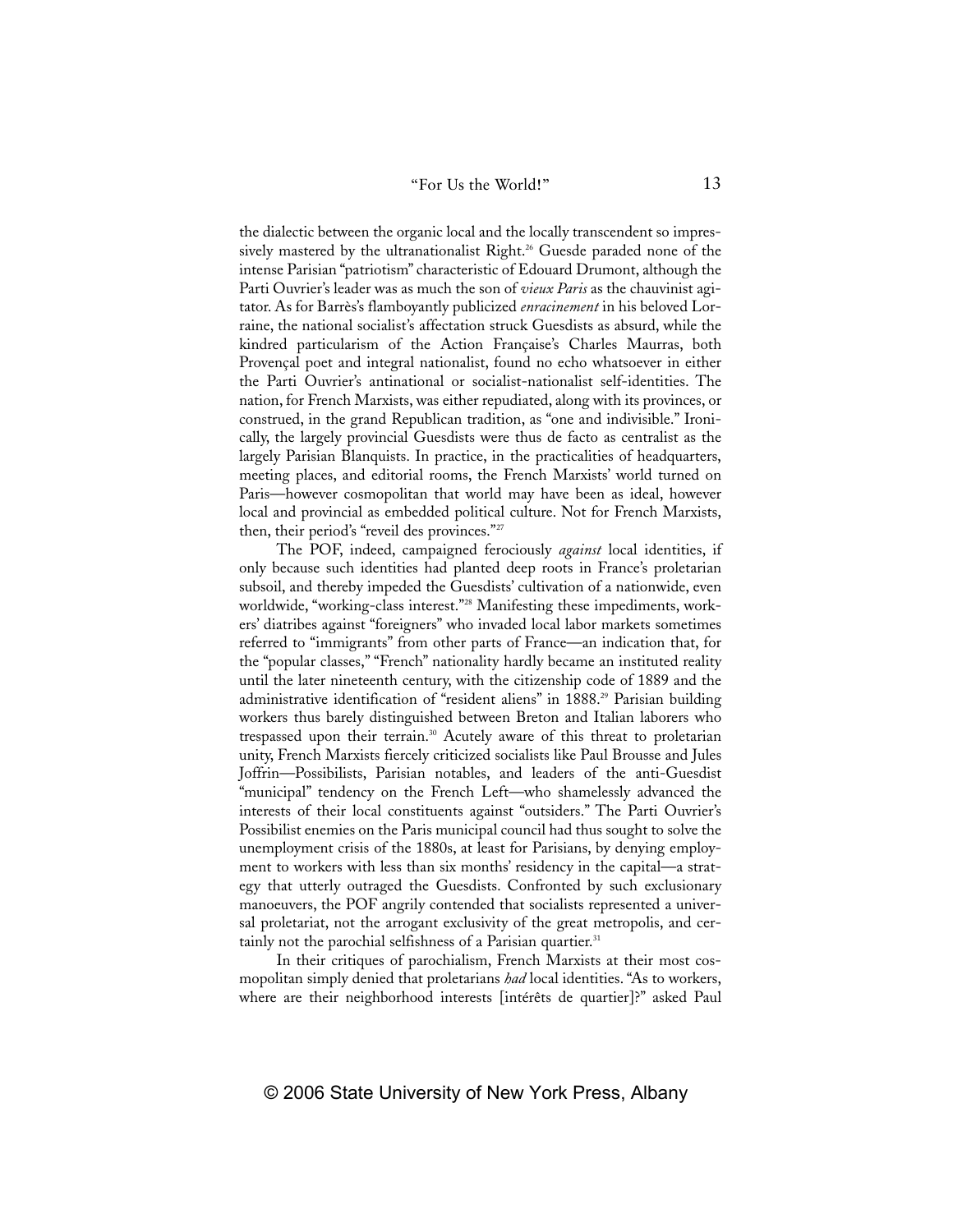Grados, one of the few Parisian leaders of the POF. "Everywhere," he continued, "they endure—at Batignolles no less than at Montrouge, at Grenelle just as at Ménilmontant—the same starvation wages and the same slums, the same exploiters and the same landlords." According to his reasoning, workers had the same class-interest and hence the same identity everywhere, "not only in the various quarters of Paris, but in every city and region throughout the land."32 Once proletarianized, Guesdists like Grados argued, workers had been effectively uprooted—their identities thus everywhere identical, whether they loaded barges on the quays of the Seine or ships on the docks of Marseille, whether they excavated mine shafts in the Nord or tunnels for the Parisian metro. In their less absolutist reflections, however, Guesdists admitted, if only to deplore the fact, that some workers still manifested ingrained local identities. "All too many otherwise sensible people," *Le Socialiste* grumbled, "still have difficulty in ridding themselves of that absurdity: a preference for a special place, for the people they find there, and [have], as a consequence, a singular animosity toward those who live elsewhere."33 Guesdists, in such moments of cosmopolitan extremism, evidently found themselves at home everywhere, or perhaps nowhere, but never somewhere in particular.

This absolutism has, for Marxists, repeatedly obscured the persistence of particularism, and has hindered socialism's mobilization of those—virtually everyone, in fact—who love their home or their homeland. Marxism's utopian universalism has, in particular, all too often forestalled creative engagement with the "national question," and thereby made Marxists more vulnerable to nationalism—whether as enemy or as seducer.<sup>34</sup> Marxism's resultant defeats and seductions have convincingly demonstrated that "it is only by 'going through' nationality, rather than around it, that we can get to the other side, to universality."35 Why, then, have Marxists, when confronted by particularism, so often adopted "avoidance strategies"? Most fundamentally, they have refused to answer "the national question" (or the "question de quartier," for that matter) because they have failed to see its pertinence. They have founded their philosophical anthropology on the universal human capacity for creativity, rather than on individuals' particularizing hunger for self-identity. Manifesting creative capacities—or "labor," as Marxists have conceived creativity—has no particularistic implications, only implications for the individual or for humanity as a whole. Becoming a fine parent, being a good friend, conceiving a novel idea, crafting a beautiful pot—none of these necessarily divides "man from man" (or even man from woman!). They are groundings from which can grow cosmopolitan universality. Establishing self-identity, however, implies particularity defined against an "other" (initially, of course, against the parent). "I am a man, not a woman." "I am normal, not a pervert." "I am Catholic, not a Jew." "I am French, not German." All such identities are particularistic; all are potentially divisive. Combine their terms, represent the man, the heterosexual, the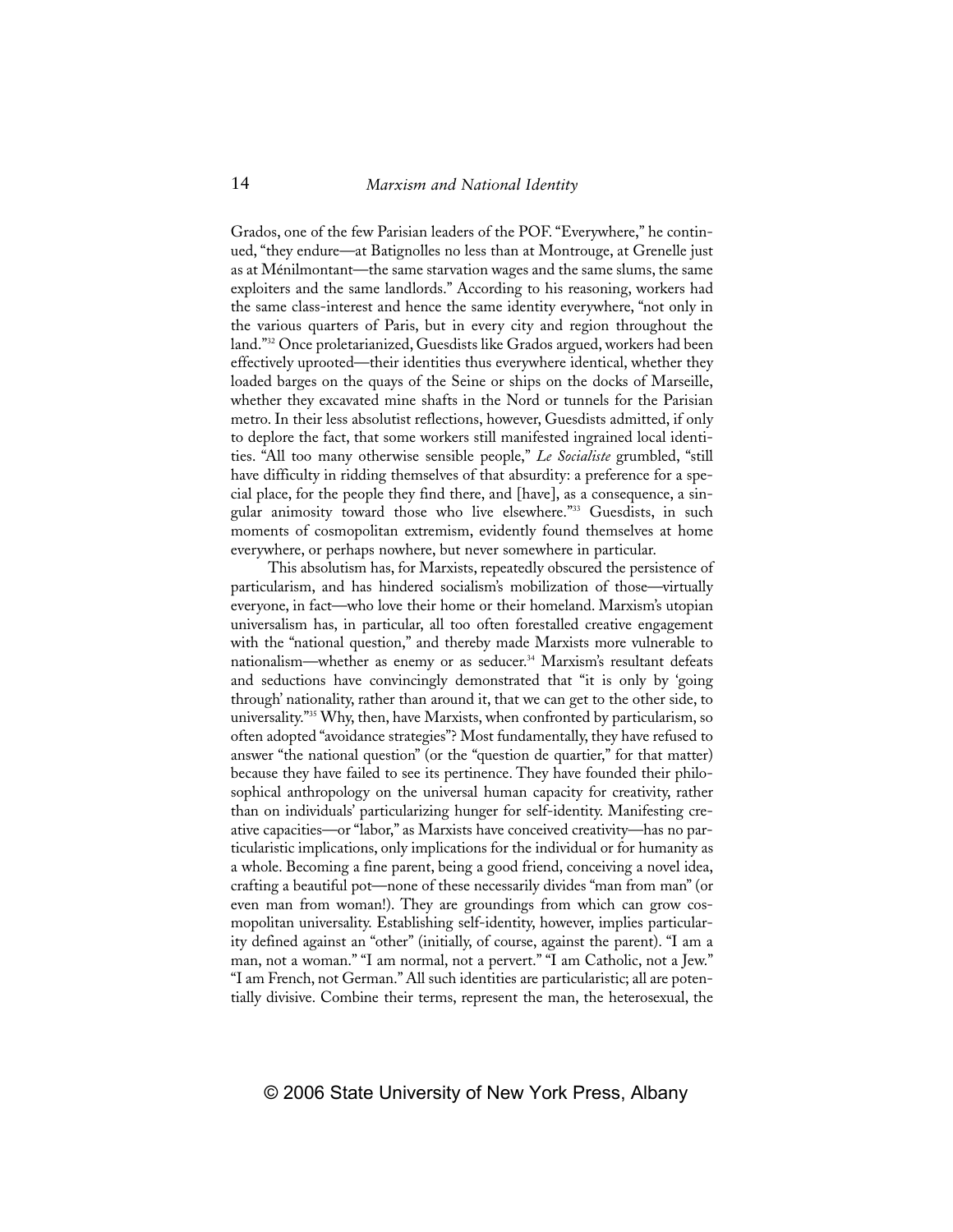gentile, the Frenchman, and there emerges a "National Front"—patriarchal, homophobic, anti-Semitic, chauvinist. Marx was able to reject, even ignore, this divisive dialectic of identity formation because his own self-identity was so all-inclusive. "I am a human," he was wont to claim. "Nihil humani a me alienum puto" (Nothing human is alien to me).<sup>36</sup> He, like his followers, failed to realize that "real" individuals (even Marx himself, in his unthinking moments as Victorian patriarch or imperial European) humanize themselves through identification with "particular wholes" defined against others, as well as through laboring for *the* "greater whole" of universal humanity.<sup>37</sup>

At the same time, Guesdists were misled by their political theory, or by their lack of one. They shared Marx's bitter hostility to politics as "representation"—whether in the "general interest's" representation by Hegel's rationalistic bureaucrats, in Caesarist embodiment, or through "bourgeois parliamentarianism."38 Guesdists thus remained trapped in a noble but vacuous commitment to direct democracy. Without bureaucracy, Caesar, or parliament, they had no way of embodying a people in a polity, while still expecting such embodiment on a world scale! Their political theory might, just conceivably, have legitimized the participatory democracy of a works council or a community forum, and Guesdists dreamt vaguely of a global commonwealth. But no intermediate entity between comradeship and cosmopolis made much sense within their (non)political paradigm.<sup>39</sup> No wonder Guesdists found it so difficult, if not impossible, to appropriate the nation, or even the *pays* or the province, for their political purposes!

Their universalistic political theory generated a further fallacy: the assumption that any polity short of cosmopolis meant war—an assumption remarkably similar to the brutal "realism" of the modern Machiavellians, albeit used to justify cosmopolitanism rather than an endless war-of-all-against-all. Guesdists here failed to distinguish between power-political *nationalism* and universalistic *patriotism.* The Parti Ouvrier might have adopted and adapted the "French" ideal of the "patriot-citizen," while rejecting the particularistic "Central European" mystique of "blood and soil."40 Such patriotism could, at least in theory, have been blended with the Guesdists' treasured cosmopolitanism, and might then have articulated a range of nonexclusive Marxist identities—from the beloved locality, through nations as civic communities, to an all-inclusive world-state. Guesdists, unfortunately, conflated "patriotism," the legacy of antique Stoic republicanism, with "nationalism," defined as ethnic exclusion. This indiscriminate commingling of universalistic Republican patriotism with "blood and soil" chauvinism, and the Guesdists' repudiation of the two together, played into the hands of their enemies. France's liberal Republicans were given a "free goal," monopolizing civic patriotism, while the antiliberal national socialists appropriated ethnic "France" for their mythic cause with Guesdists relegated to a universalism without concrete embodiment.<sup>41</sup>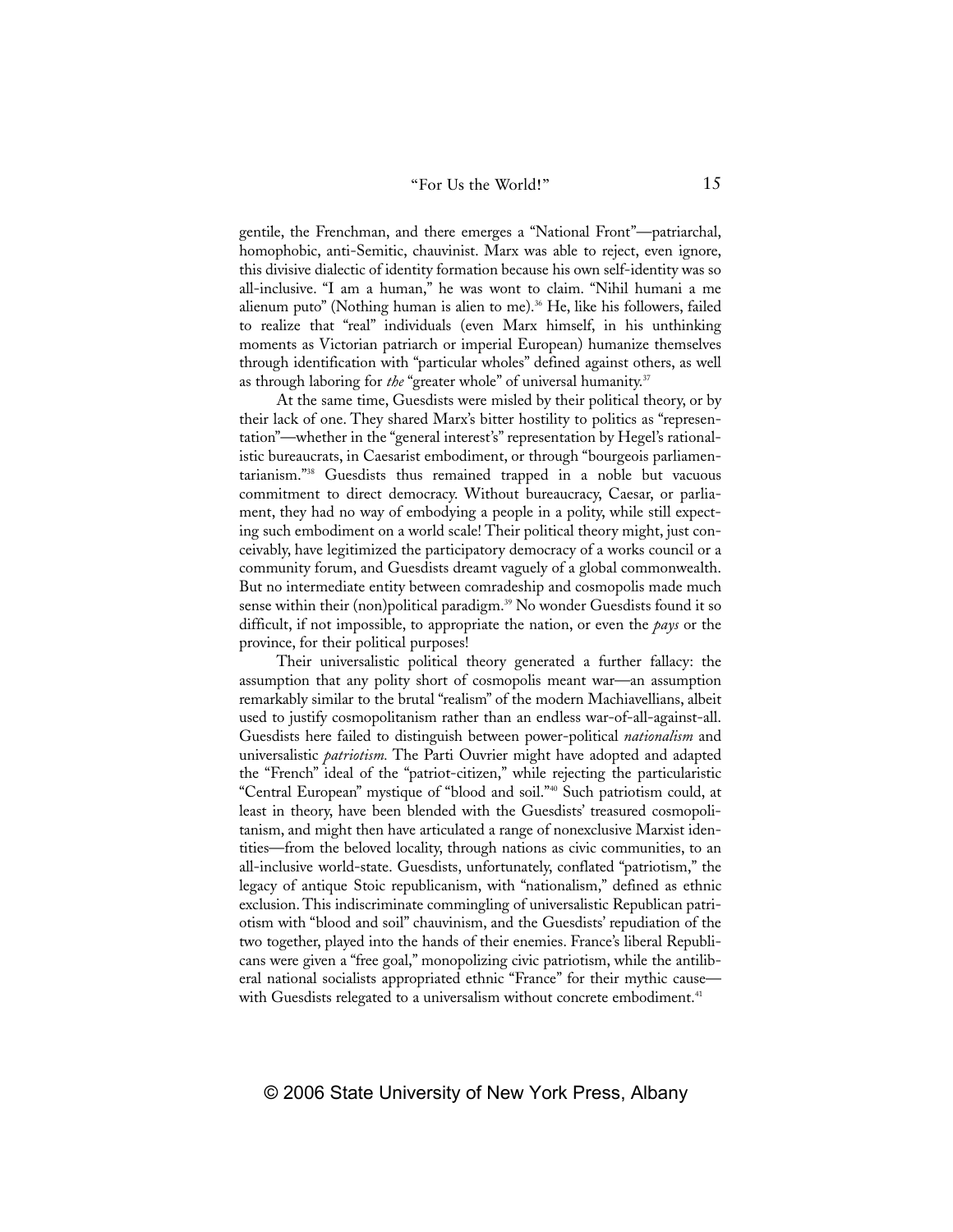#### **"That Final Communion: A Planetary Internationalism": Guesdist Cosmopolitanism**

The Marxists of the POF thus rejoiced in a cosmopolitanism at least as allinclusive as Marx's own. In their universalistic mode, Guesdists pledged allegiance to "the grand homeland that is humanity"42 and sharply distinguished the "homeland of which we dream" from "that of our chauvinists." The French Marxists' dreamworld encompassed "humanity as a whole," and promised "the liberation of every human being, without distinction of sex, of race, or of nationality."43 As true heirs of the Enlightenment, Guesdists systematically incorporated the philosophes' humanistic universalism into fin de siècle socialism, loyal to Marx's maxim that "nothing human is alien to me." Loyalty to a particular place, to a particular people, as Guesdists understood such particularism, betrayed Marxism's all-embracing allegiance to global humanity. "For us the world!" cried Guesde: "A world become the great homeland for all in which we will all be equal citizens!"<sup>44</sup>

French Marxists inflected this Enlightenment trope with their own class-focused ideology. Just as integral nationalists arraigned "internal enemies" (including Marxists) before the court of national interest, so Guesdists indicted class traitors before the tribunal of worldwide humanity. In the Parti Ouvrier's rogues' gallery, "bourgeois nationalists" were the worst culprits. They had literally "alienated" themselves from the human race. As so often with the humanist dictum that "nothing human is alien to me," there lurked the latent suggestion that "all that is alien to me is inhuman." In keeping with the "othering" inherent in identity politics (even in the identity politics of cosmopolitanism), dehumanizing metaphor peppered Guesdist polemic. Nationalism was a noxious "weed" to be uprooted by the socialist plough;<sup>45</sup> it was "bestial," and transformed men into ravening brutes;<sup>46</sup> it was a "plague" against which socialism alone conferred immunity.<sup>47</sup> Weeds, beasts, bacilli—bourgeois nationalists were the "alien other" to socialist humanity.

On the other hand, Guesdists found compatriots wherever workers mobilized, whether they came "from Prussia or from Lorraine, whether they are Semites or Latins."48 In the Guesdists' cosmopolitan code, the "homeland" to which Marxism pledged allegiance was "the workers' revolution" fought "without distinctions of nationalism or race."49 This proletarian *patrie* was worldwide, fulfilling the promise of that radiant dawn of 1789 when "the homeland had not been . . . a bit of territory limited by geological determinism or the accidents of history"; when, instead, "the homeland was the revolution."50 The POF thus claimed the "sublime internationalism of the revolutionary bourgeoisie" originally manifest in the Jacobins' First Republic, before that internationalism had "degenerated" into the Third Republic's "disgusting cosmopolitanism of thieves."51 Once the workers' revolution had destroyed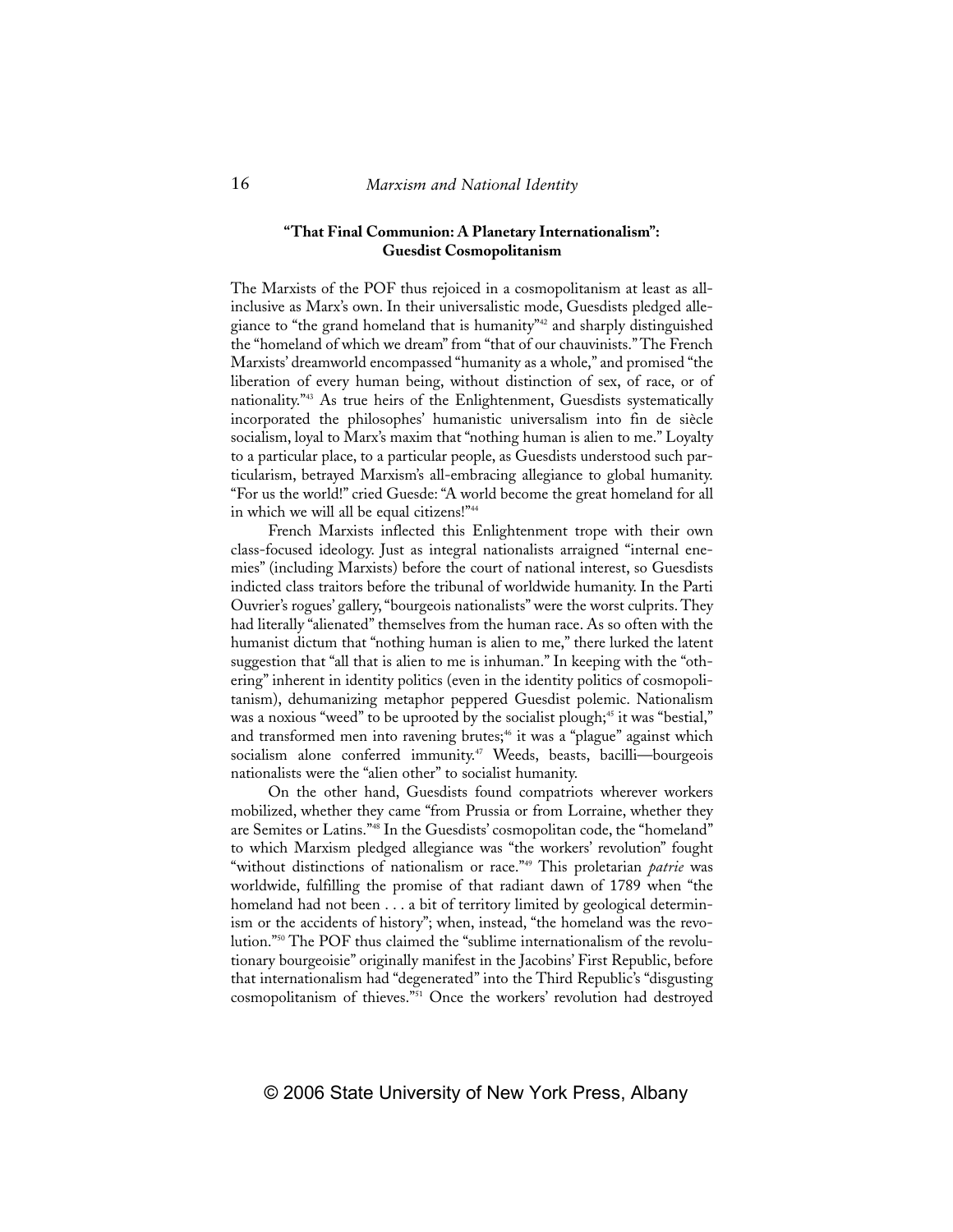this repulsive "bourgeois republic," once socialism had triumphed across the globe, Guesdists expected the resultant socialist world order to dismantle the last barriers dividing man from man, whether they were the barriers of class or of nationality. Entranced by this messianic vision, the Parti Ouvrier eagerly anticipated the millenarian moment when "various human fragments, disseminated across the planet, will attain that final communion: a planetary internationalism."52

What, then, of that other "communion," the one in which French nationalists worshiped: the *patrie*—that "homeland" consecrated by the blood of ancestors, binding the ancestors' heritage to the aspirations of today's *enfants de la patrie*, incarnate in the numinous landscape of *la belle France*? Not for Guesdists such mysticism. Enraged by nationalism's "savage passions,"53 Guesdists let fly an astonishing repertoire of vituperative rhetoric. "Savagery," indeed, was a favorite Guesdist characterization of nationalism, which was portrayed, for instance, as a "bloodthirsty and savage incitement to massacre."<sup>54</sup> According to the French Marxists, in a time commanded by the capitalist world-market and promised by history to the socialist International, nationalism had become as obsolete, ridiculous, and ultimately malignant as tribalism. Affronted by nationalist demonstrations against performances of Wagner's *Lohengrin* at the Paris Opéra, Guesdists contemptuously pointed out (ignoring Wagner's own Teutonic racism) that "Wagner, along with socialism, has history on his side. Patriotism can do nothing against either of them, or with either of them. It's too petty, and won't last."55 Not for the Parti Ouvrier that absurd toast: "Wright [*sic*] or wrong, my country!"56

France, instead of emanating from her people's blood, instead of flowering from her fecund landscape, was for Guesdists a mere historical construct built "solely by force," the force that "alone has constituted the transient unity that carries the name French Nation."57 Following the logic of this "constructivism," the Parti Ouvrier derided "natural frontiers" as geopolitical fantasy. Asking himself why a randomly winding river like the Rhine was treasured as a "national" boundary, Lafargue could find only one answer: "force!"58 Strasbourg and Colmar may have become German in 1871 by force majeure, he admitted, but they had earlier been rendered "French" in exactly the same manner. Languedoc, for its part, had been incorporated into France during a thirteenth-century "crusade of extermination."59 Simon de Montfort's genocidal campaign against Cathari Languedoc, according to the Guesdist, was only one of many royal instances of bloodletting that had eventually coagulated into "France." Paradoxically, the cosmopolitan Lafargue thus agreed with the ultranationalist Maurras: France had been constructed by monarchical aggression. The two ideologues, however, reached opposite conclusions from this historical insight. For Maurras, it legitimated monarchy; for Lafargue, it delegitimized the nation.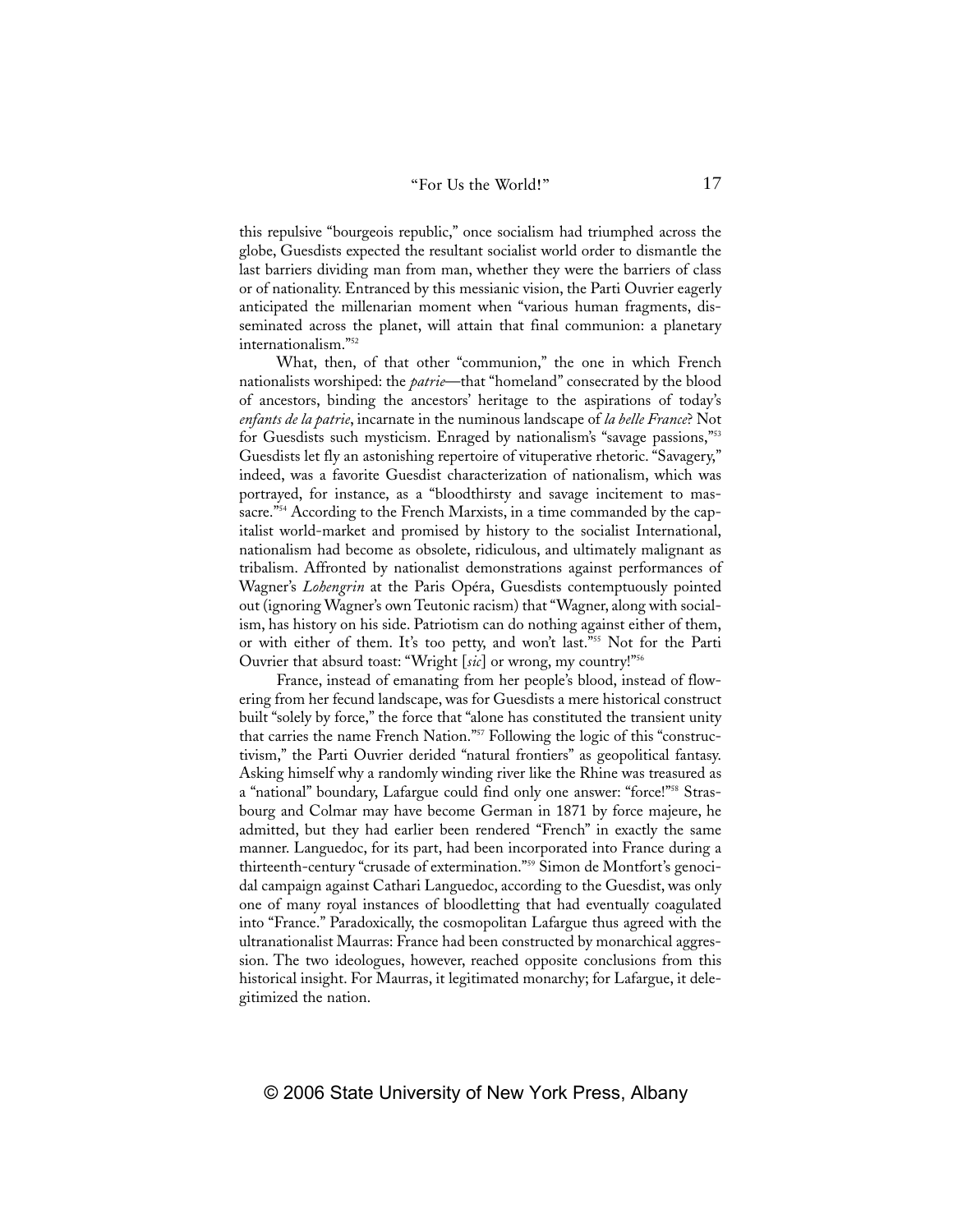Following the logic of these antinationalist precepts, the Parti Ouvrier shunned France's national symbols. Guesdists chanted the *Internationale* rather than the *Marseillaise*, celebrated the Commune's anniversary rather than Bastille Day, and flaunted the red flag rather than the *tricolore*. The colors of the national flag, after all, supposedly symbolized the nation's tripartite division into classes: white for the aristocracy, blue for the bourgeoisie, red for the proletariat. The *tricolore* would soon be superseded—once class had been abolished.60 Purged of bourgeois and aristocrats, the classless France of the future would fly the workers' red flag, as would the entire world—the *drapeau rouge* thus proclaiming both the end of class and the extinction of nationality. As for Bastille Day, it had supposedly degenerated into a bacchanalian orgy even as it had, to the Guesdists' chagrin, seized the popular imagination. "It must be admitted," Guesdists sneered after a particularly exuberant celebration, "that, as with most things national, the national holiday degenerates further with every year."61 For the Parti Ouvrier, the *fête nationale* would "always be the celebration of others."62 One POF section actually expelled militants caught celebrating the holiday!63 Summing up the POF's antinationalism, Lafargue quoted Renan's Stoic words during the siege of Paris: " Let France perish . . . there is above her the realm of duty and reason"—a realm that, for Lafargue (although certainly not for Renan!), included all the world where socialists strove "to construct the greater homeland of humanity" on "the ruins of [today's] lesser homelands."64

For Guesdists in this ultracosmopolitan mood, national identity was capitalist fraud. Bourgeois vendors of false consciousness peddled nationhood as another "opium of the people," but themselves abstained from their stupefying drug. Capitalists abjured nationhood. According to one of Lafargue's mordant satirical pamphlets, which "revealed" the invention by the global ruling elite of a "religion of capital," this all-conquering cult avowed that "capital knows neither homeland, nor frontiers, nor color, nor race, nor age, nor sex; it is an international deity, a universal deity; its law will rule over all the children of man."65 As avatars of this universal divinity, the capitalists themselves had "only one homeland: the love of gold";<sup>66</sup> their "true nation" was "such and such a percentage of interest."67 Developing this theme, the Congress of Montluçon, in formulating the POF's definitive edict on the "national question," thus indicted the cosmopolitan bourgeoisie's pushing of national identity as "the last word in confidence tricks."68 The credulous might be conned, but bourgeois con men themselves never credited their own nationalist trickery.

The Parti Ouvrier's journalists and speakers regularly evoked the news of the day to illustrate nationalist fraud. Did the French fleet attend ceremonies inaugurating Germany's Kiel Canal? "So much the better for us!" exclaimed a delighted *Le Socialiste*. "Not only won't we have war, but [this incident] is so funny and so instructive [of nationalist hypocrisy]."69 Did the mill owners of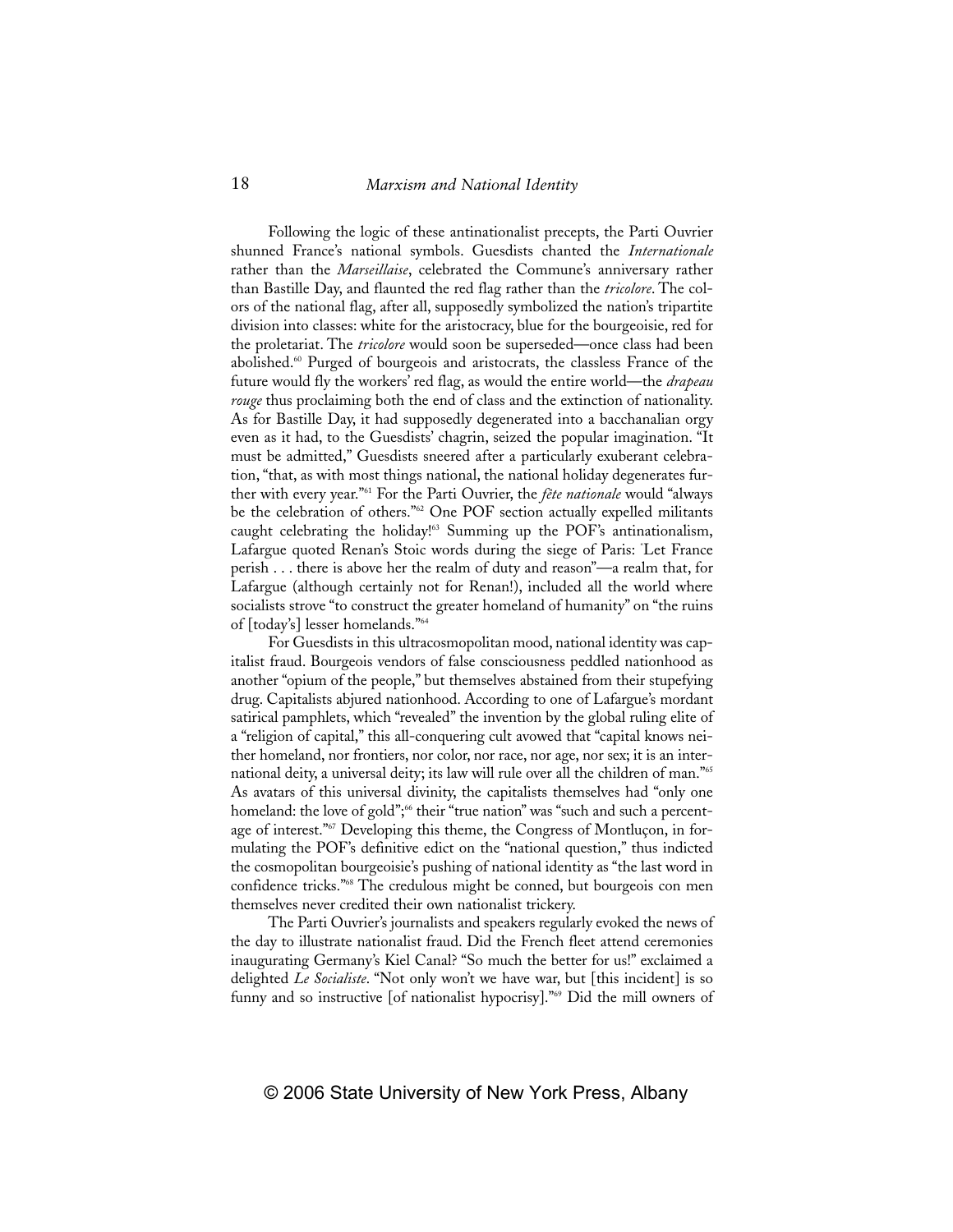Roanne protest that striking workers were betraying France by appealing for support to British textile unions? The Guesdist newspaper *L'Egalité* acerbically disclosed that these self-same "nationalist" employers imported textile machinery from Britain.<sup>70</sup> Did Paul Leroy-Beaulieu—editor of French capitalism's house organ *L'Economiste Français*, scourge of socialism, and proud patriot propose an entente for the duration of the Boer War between French and German holders of Transvaal mining stock? Guesdists roared with laugher, since the resultant organization would intermingle "patriots [in France and Germany] who are thrown into fury by the very word 'internationalism.'"71 Did the same Leroy-Beaulieu advise his plutocratic readers to liquidate their holdings in the underperforming French bourse . . . and invest their wealth in booming turn-of-the-century Germany? "So much for patriotism!" crowed *Le Socialiste.*<sup>72</sup> Did Leroy-Beaulieu attend a meeting in London of the "Liberty and Property Defense League" at the very moment when his political mentors were expelling the German socialist August Bebel from France? The conjunction, *Le Socialiste* pointed out, demonstrated "a logically implied contradiction": "[I]nternationalist, or at least antipatriotic, in its own interest, the bourgeoisie is only patriotic for—and against!—the proletariat."73

## **"Our Instructors in Internationalism": Globalization, Metahistory, and the Capitalist World Order**

Why were Guesdists so convinced that "bourgeois exploitation is today international," that "it knows neither races nor frontiers"?<sup>74</sup> There was one obvious answer: the Parti Ouvrier's political economy. Like Marxists before and since, Guesdists repeatedly demonstrated that capitalism's commodification of the world and its logic of accumulation undermined every particularism, including nationhood.75 The French Marxists faithfully followed the *Manifesto*'s portrayal of how

the need of a constantly expanding market for its products chases the bourgeoisie over the whole surface of the globe. It must nestle everywhere, settle everywhere, establish connections everywhere. The bourgeoisie has through its exploitation of the world market given a cosmopolitan character to production and consumption in every country. To the great chagrin of Reactionists, it has drawn from under the feet of industry the national ground on which it stood. All old-established national industries have been destroyed or are daily being destroyed. They are dislodged by new industries, whose introduction becomes a life and death question for all civilized nations, by industries that no longer work up indigenous raw material, but raw material drawn from the remotest zones; industries whose products are consumed,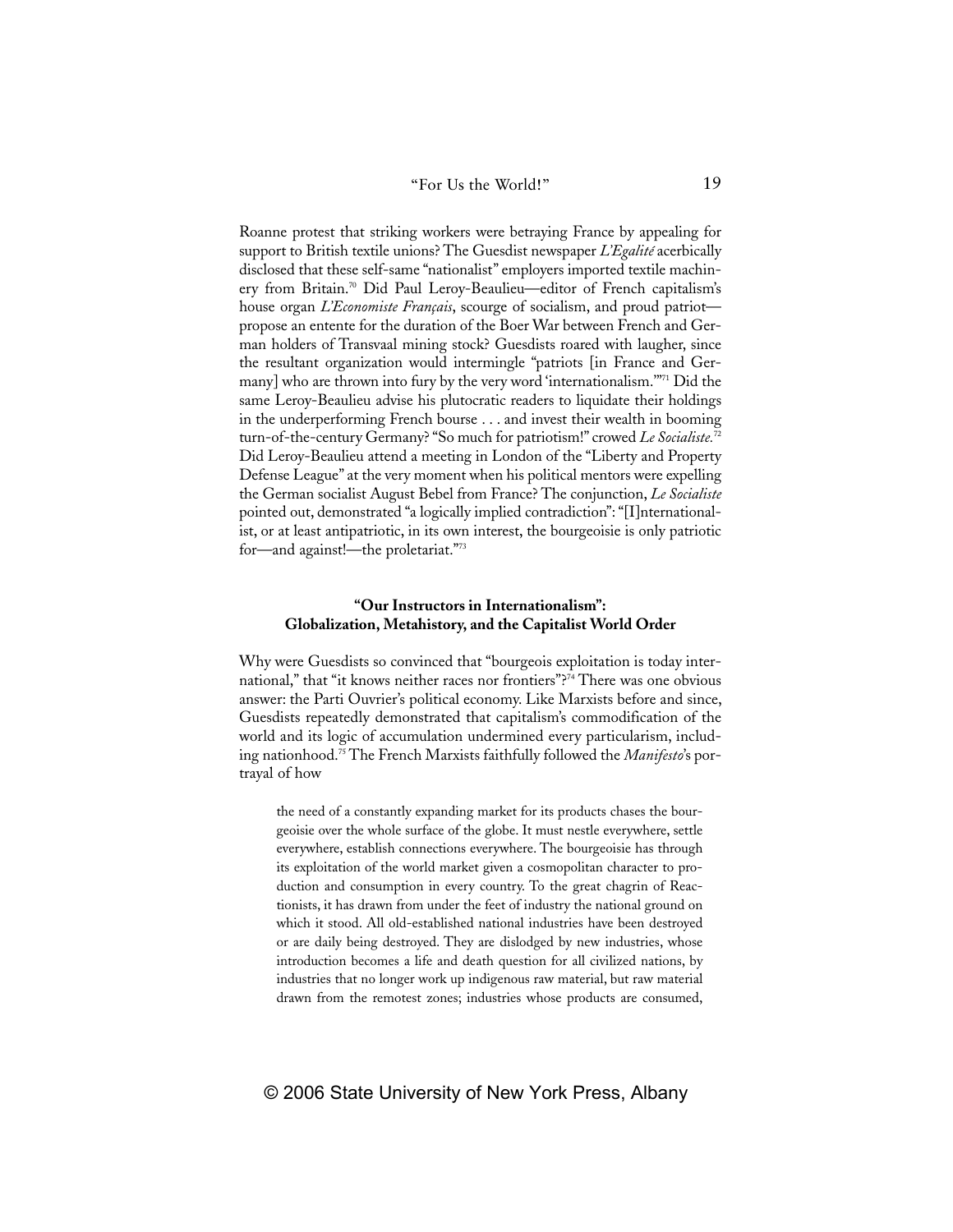not only at home, but in every quarter of the globe. In place of the old wants, satisfied by the productions of the country, we find new wants, requiring for their satisfaction the products of distant lands and climes. In place of the old local and national seclusion and self-sufficiency, we have intercourse in every direction, universal inter-dependence of nations. And as in material, so also in intellectual production. The intellectual creations of individual nations become common property. National one-sidedness and narrow-mindedness become more and more impossible, and from the numerous national and local literatures, there arises a world literature.<sup>76</sup>

Cosmopolitanism, Guesdists affirmed, was not some quixotic Marxist fancy. It was "already everywhere, in the clothes we wear and which owe their wool to Australia and their cotton to America; in the letters that we write and which international conventions transport to the four corners of the world; in the bread that we eat, baked from the wheat of Russia or India."77 French Marxists of the belle epoque—like all Marxists, or at least all those of the Second International—ruthlessly discarded the "depreciated currency of supposed eternal principles" in favor of that "most vulgar yet most indispensable of realities, economic reality."78 By this accountancy, nationhood was one of the most worthless of the fin de siècle's badly "depreciated currencies."

In pursuing this thesis, Guesdists highlighted the cosmopolitanism of France's supposedly nationalist industrialists—a cosmopolitanism described with scathing irony as "the patriotic procedures of employers for the promotion of national industrial prosperity."79 If the Guesdists were internationalists, then how much more so were capitalists! Socialists like Guesde, after all, had never, unlike Eugène Motte—Roubaissian mill owner, ultrapatriot, and victor over Guesde during the 1898 parliamentary elections—invested their earnings in foreign factories, investments that then returned to France as cheap imports to dispossess the Roubaissian workers who had succumbed to Motte's nationalist blandishments. Having revealed a massive textile works under construction in Russian Poland, *Le Socialiste* drove home the fact that

the headquarters of this enterprise are not in Russia, but in France. . . . Its owners are not Russians, but the industrialists of Roubaix, Tourcoing, and Lille. . . . They are the famous "patriots" of the "Union Sociale" who have hurled the epithet "internationalist" against Guesde.<sup>80</sup>

Thus the Parti Ouvrier understood supposedly "French" industrialists: corporate headquarters in France; class interest invested anywhere and everywhere.

In the POF's historical dramaturgy, "multinational corporations" strode forth as lead actors in the epic creation of the modern globalizing world. Utterly indifferent to nationality, these vast enterprises bought wherever prod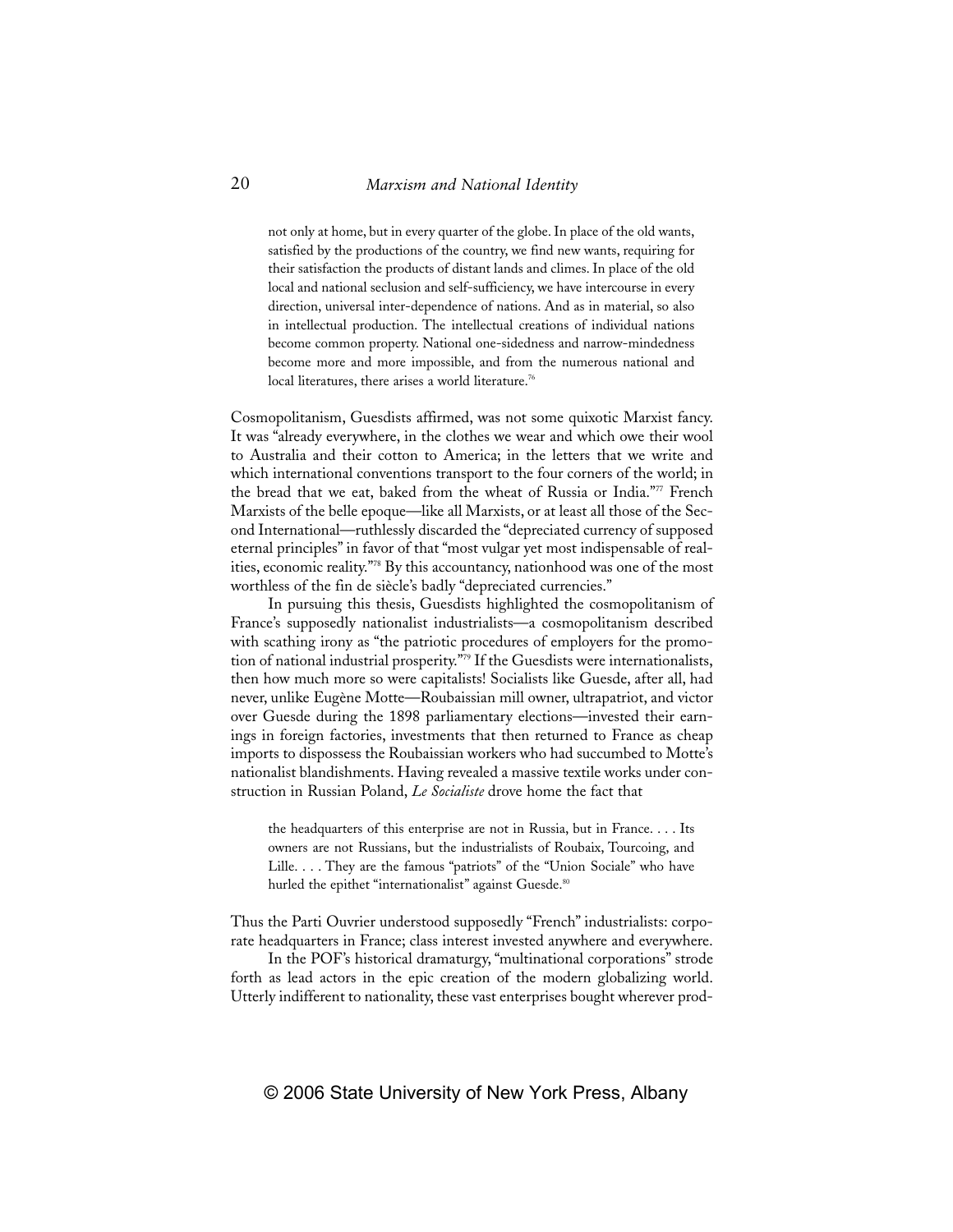ucts were cheapest, invested wherever returns were highest, and sold into the most lucrative markets, wherever they might be. Their shareholders' portfolios carried no passports as they toured the world, searching for the best coupon.<sup>81</sup> This insatiable accumulation process, according to the Guesdists,

has increasingly substituted the world market for the national market. It has created new industries dependent on foreign sources for their raw materials and on foreign markets for their sales. . . . And, above all, its [internationalism] is in the exploitation of labor, which increasingly replaces a nation's workers . . . with Belgians, Spaniards, Italians, Swiss, Germans, not to mention Chinese, all turned against their brothers as low-price competition.<sup>82</sup>

Raw materials, markets, even labor—all were global, not national, despite the bourgeoisie's lying rhetoric.

However sincere the capitalists' nationalism (and the Parti Ouvrier rarely granted them sincerity), they had no alternative but to pursue an international and even antinational investment strategy. The POF's astute political economy demonstrated conclusively that, if "enclosed within 'national' frontiers, ...capitalism could no longer function normally, and would soon collapse."83 This accumulation imperative governed the world: it knew no limit, and certainly no national limitations. The foundation of Guesdist social and economic theory thus rested solidly on a "capitalist world system" that relentlessly "remakes the world in its image."84 That image shone bright in the Guesdists' social imaginary:

[N]o nation can any longer enjoy an independent existence. . . . Just as industrialization creates a division of labor within the workplace and within the nation, so it unites workers and nations. It works toward the abolition of class and the unification of the human race.<sup>85</sup>

In this classically Marxist analysis, capitalism moved with majestic inevitability toward its supersession—toward its own transcendence in the classless society of the future, and toward the abolition of nations, which would meld into cosmopolis.

Antinationalism was thus not a pernicious socialist plot, but a dynamic inherent in capitalism's commodification of the world. Cosmopolitanism was not the utopian dream indicted by realist statesmen, but the gathering reality of capital's global dominion. Just as eighteenth-century merchant capital had smashed provincial impediments to trade, constructing a cohesive national market and enabling the French Revolution's abolition of the ancient provinces, so twentieth-century finance capital would demolish nationally bounded economies, constituting an all-encompassing world market and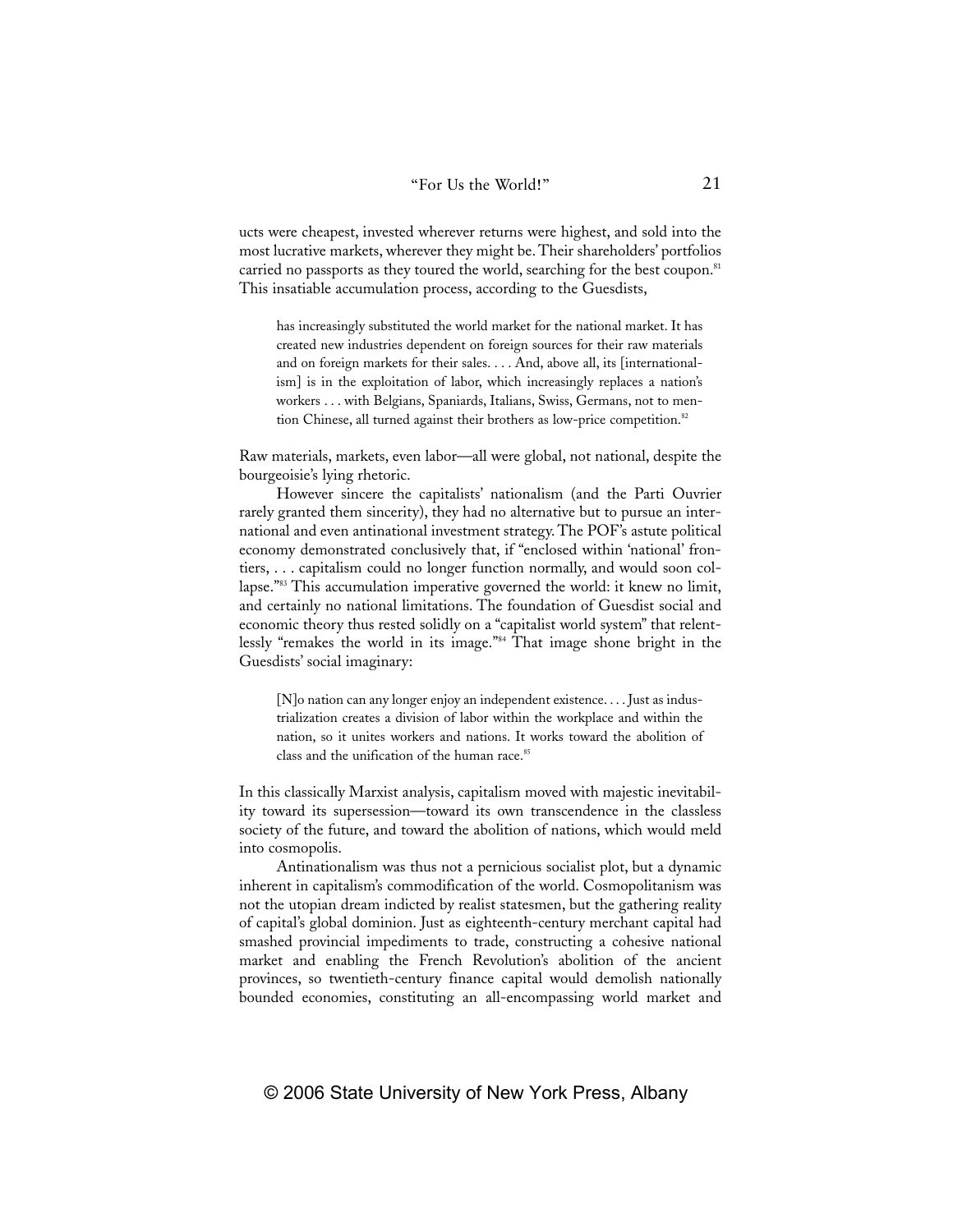dooming the nation-state. No longer economically necessary, France would follow Aquitaine into the wastebasket of history. In explicating the antinational logic of global capitalism, the Parti Ouvrier deemed capitalists, ironically, to be the Guesdists' own "instructors in internationalism."86

The Parti Ouvrier founded its cosmopolitan conception not only on political economy but on metahistory. The Guesdists' historicization of national identity, linked to their historicization of modes of production and "modes of reproduction,"87 rendered the nineteenth-century bourgeois order of capital, patriarchy, and nationhood transient rather than eternal. How so? Each stage of world-historical development, French Marxists contended, had evoked contingent forms of "patriotism" appropriate to its primary mode of production—an insight that generated a surprisingly complex typology, depending on whether patriotism "was embodied in an individual phenomenon (the king, the chief, the family); a corporative entity (a city, a municipality, a guild); or, finally, a much greater body, a being much more complex (a nation, a province, an empire with its colonies)."88 All these forms had been or would be transient. The patriarchal clan, the God-King's domain, the citystate—each ancient particularism had believed itself eternal; each had nonetheless succumbed to history's relentless erasure. The same would hold true for modern nationhood. Guesdists concluded that "no matter how recent the birth of patriotism, how much nearer its death!"89

These variations in patriotic modes, according to Guesdist historical thought, had been determined by mutations in the property system. Rulers whose wealth derived from the exploitation of a particular form of historical community would articulate their identity through a commensurate form of "patriotism." When a nomadic clan's property was engrossed by its chief, he necessarily focused its patriotic identity. Let the city-state—classical Athens, medieval Florence, early-modern Geneva—become the locus of property ownership, and patriotism became communal. With the rise of modern "French," "German" and "Italian" bourgeoisies whose economic domains transcended mere cities or provinces, the French, German and Italian nationstates had been born. As burgeoning capitalism created a proletariat with global interests, so arose a novel universalist identity, a contemporary "patriotism" of humanity as a whole.<sup>90</sup>

The Guesdists' "useable past" served them well in mastering their present. If the Parti Ouvrier sought to prove that the allegedly "French" bourgeoisie (whose wealth was actually drawn from around the world) would soon betray France, then the POF could recall how the wealthy of Athens had betrayed their polis to protect their property, when the interest of polis and property had diverged.<sup>91</sup> If French Marxists needed to explain why bourgeois, who had created the modern nation, now betrayed it, then Guesdists could relate how seventeenth- and eighteenth-century capitalists had been mercan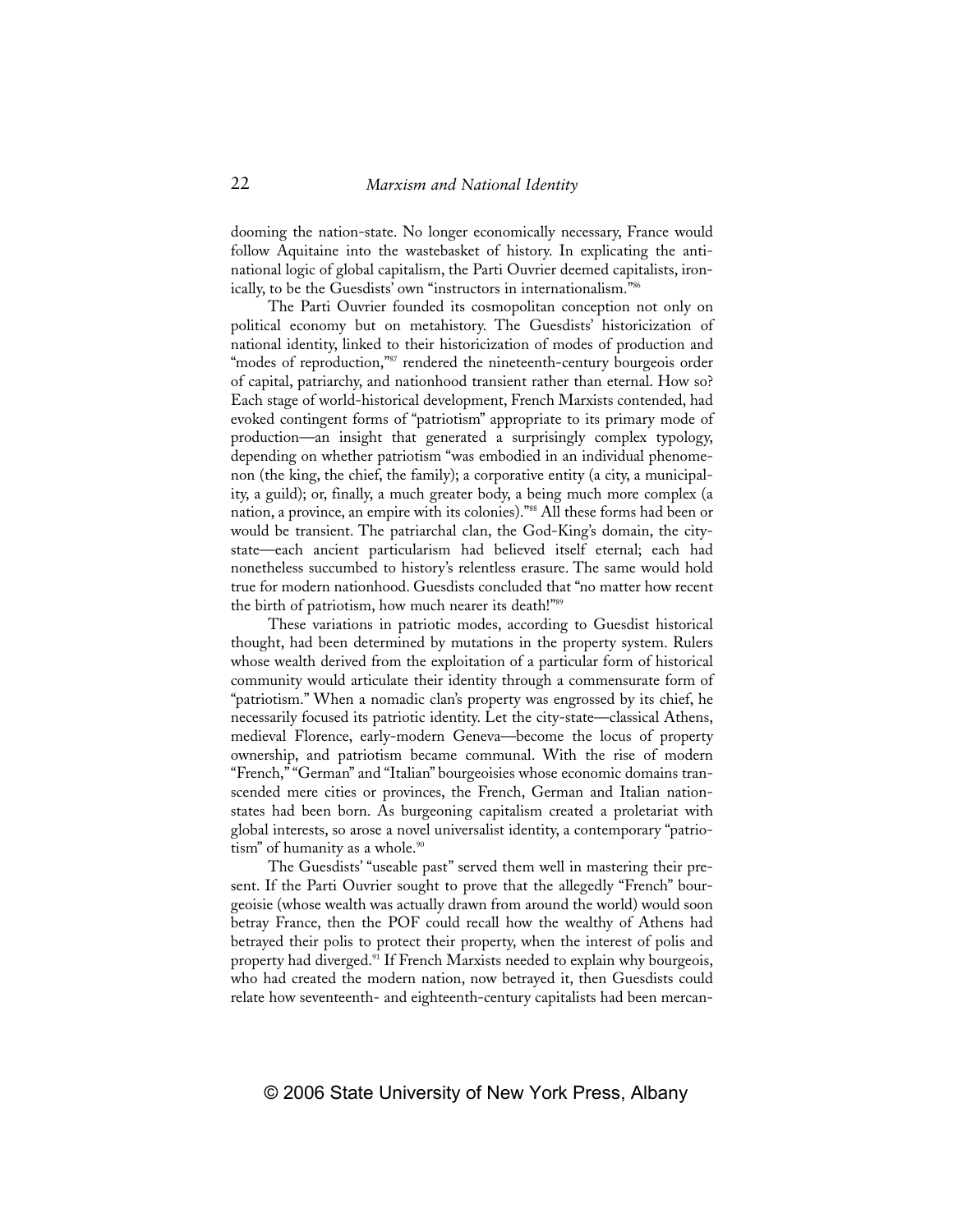tilist, dependent on the force and favor of strong "national" states, while showing how contemporary capitalists, by contrast, had become cosmopolitan, their interests "disseminated across the globe."92 If Guesdists sought to explain why the modern proletariat would never heed nationalist exhortations, they could demonstrate how workers under capitalism, unlike the intensely patriotic and securely propertied artisans of medieval towns, had had their means of production expropriated, and thus lacked any stake in "their" nations.<sup>93</sup>

Nor did the Guesdists confine their history lessons to explication of the past and interpretation of the present. A vision of the future conditioned their readings of both past and present, as has been the case with all metahistories, from the chronicles of Ur to Lyotard's vision of the "postmodern condition." Here, in their historical imaginary, the Guesdists augured an imminent utopia: the socialist unification of mankind. According to Alexandre Zévaès, youthful second to an aging Guesde,

[T]he nation presents itself to the eyes of scientific socialism as a stage, as a stage in human evolution in which the tribe, the city, and the province have been successive phases. The International of tomorrow will be the culmination of that long evolution. It is the product of contemporary civilization itself.<sup>94</sup>

Tribes, cities, provinces, nations—their march through the millennia led toward cosmopolis.

The workers of the world incarnated this utopian potential. Their "particular interests as a class," Guesde contended, "coincide with the general interest, thus transforming the proletariat . . . into the champion of all humanity."95 Unlike every preceding ruling class, a triumphant proletariat would usher in a genuine "commonwealth." Workers' property in their socialist order would not exclude others from ownership, from participation, and hence from belonging. Community would deepen to include all those once propertyless, and expand to encompass the world. Just as universal property-ownership would eradicate class divisions, so the consequent universalist identity would erase national distinctions. In *Le Socialiste*'s tracing of this trajectory into the future,

at one time limited to the clan, to the tribe, the idea of the homeland has grown, forming the bourgeois [national] society of all those who have the same interest. It has arrived at its final stage with the proletariat: the International of producers. This [International] will be a very negation of the homeland . . . and this word will no longer have a raison d'être, for there will henceforth be only one class, only one collectivity.<sup>96</sup>

History promised global communion.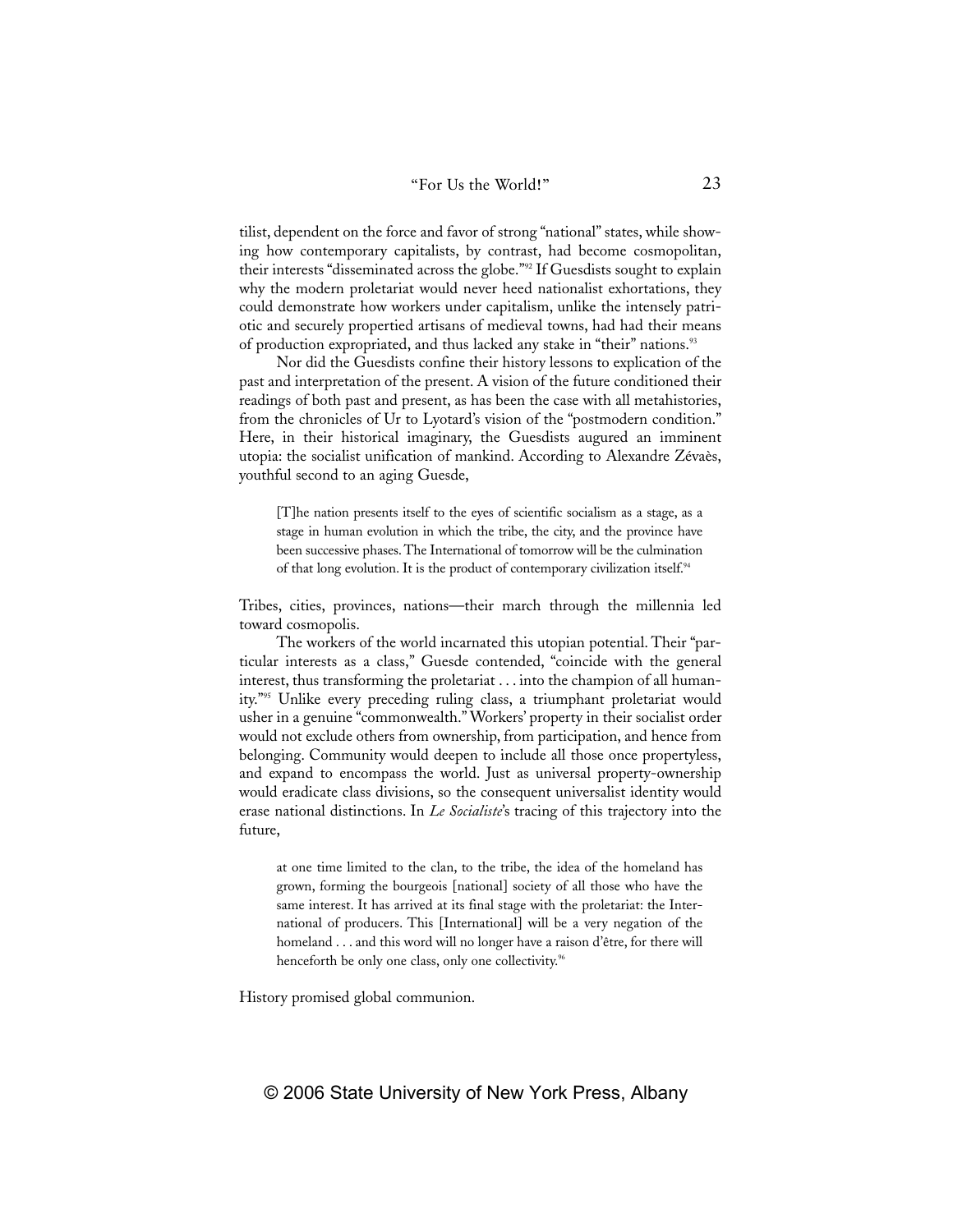Easier said than done. Guesdists occasionally admitted that transition from the nationalist present to the universalist future would be more convoluted than this unilinear scheme suggested. At their most sophisticated, French Marxists foreshadowed Lenin and Trotsky's concept of "uneven and combined development." On one occasion, for instance, the Bonnier brothers explained that capitalism had, as yet, left some industries small-scale and individually owned, and therefore unready for "nationalization"; others large-scale and collectively owned through national share markets, and thereby ripe for such nationalization; and yet others all-encompassing in scale and globally owned, and thus ready for the "internationalization" that would be the destiny of all enterprise.<sup>97</sup> At the fin de siècle, the Bonniers conceded, local, national, and international proprietorship coexisted and clashed, to the befuddlement of any unitary socialist strategy. Clearheaded Marxists such as themselves, however, understood the simplifying logic of history. No Guesdist doubted for a moment that capitalist modernity drove toward transcendence of the nations that capitalism had first erected but would soon demolish—in their place constructing a world order to be inherited by the proletariat.

## **"All the Sons of Toil of the Universe": The Guesdists and Proletarian Internationalism**

Despite their doubts about the imminence of universal globalization, Guesdists imagined an imminent universal proletariat. Capitalists, the Parti Ouvrier suggested convincingly, bought labor power at its cheapest wherever it might be found, and the resultant transnational dynamic, Guesdists argued, not so convincingly, had standardized wages across the globe, thereby creating "common conditions and common interests for workers everywhere."98 In an astonishing triumph of theory over observation, Guesdists sometimes seemed to believe that this process had *already* everywhere equalized wages and conditions, instituting "common conditions" constitutive of a united global proletariat. In the categorical formulation of "Jacques Vingtras" ( J.-B. Lebas, the future Guesdist mayor of Roubaix), the capitalist world system had already ensured that "the interests of workers . . . are [throughout the world] identical."99 For the Parti Ouvrier, these "common conditions" and "common interests" rendered working-class nationalism nonsensical in practice and inconceivable in theory. Wherever workers lived, whatever their labor, they should realize, *would* realize, that "any isolated campaign . . . has become impossible. Only international militancy possesses any value."<sup>100</sup> Bourgeois cosmopolitanism—the agency that had created the world market in capital, labor, and goods—thus created proletarian cosmopolitanism, the agent of worldwide socialist revolution. This dialectic ensured that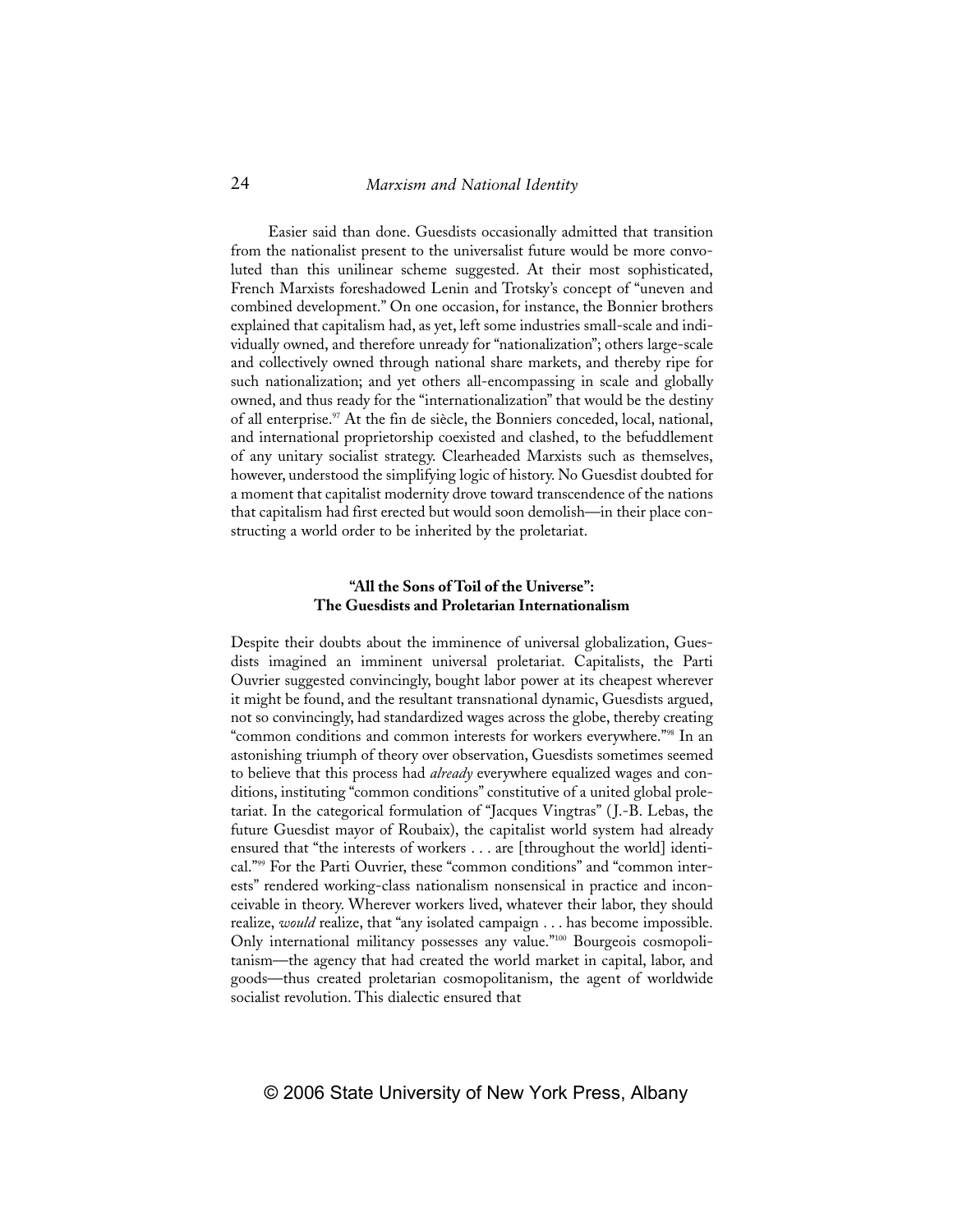the nation is today a word devoid of meaning. Most civilized nations are exploited by a band of cosmopolitan capitalists, to whom have been delivered the soil, commerce, industry, and the national finances. These capitalists have only one homeland: the exploitation of every nation's workers. Workers dispossessed of land and tools . . . now have only one homeland: the social revolution, which will free them from cosmopolitan capitalist exploitation. That homeland is not contained within the frontiers of one nation, but embraces all the sons of toil of the universe.<sup>101</sup>

"All the sons of toil of the universe"—Marxism's constituency, humanity's hope . . . and the nation's doom.

The colossal emigration from nineteenth-century Europe, often evoked in *L'Egalité* and *Le Socialiste*, classically manifested the bourgeoisie's internationalization of its workforce. Cornish miners on the Victorian gold fields, Piedmontese masons in the building sites of Buenos Aires, Polish ironworkers at the furnaces of Pennsylvania—these regiments mobilized into "the army of the *sans-patrie*"<sup>102</sup> had been recruited not by socialism, but by capitalism. In the Marxists' amazingly optimistic (and wildly unrealistic) understanding of American society, the United States, that New World called into existence by capital, classically illustrated proletarian cosmopolitanism.103 Systematically misled by their correspondents in New York and Chicago, the editors of *Le Socialiste* retailed accounts of American workers who had already mingled indistinguishably with midcentury German and Irish immigrants, and now welcomed the tidal wave of Italian, Polish, and Jewish labor sweeping across the Atlantic.

This American melting pot, for Guesdists, exemplified a worldwide dynamic. Throughout capitalism's global domain, among workers from San Francisco to Siberia, from Norway to Argentina, "unity and the common interest that it embodies ends by becoming dearer than any official homeland, which represents in [workers'] eyes only employers'... interests." Thus, "for the industrial proletariat, an international union has been created which is its true homeland."104 French Marxists at their most cosmopolitan thereby validated Michael Walzer's insightful comment that "solidarity is the patriotism of the left; often it replaces the sense of citizenship and even love of country."105 Certainly Guesdists, in their cosmopolitan guise, had no doubt whatsoever that

the coming revolution will be essentially proletarian, and, since the conditions of life, since the goals, since the interests of the proletariat are *everywhere* identical, that revolution can only be international. . . . If the bourgeois revolution of the eighteenth century abolished the provinces, the workers' revolution will abolish the nations.106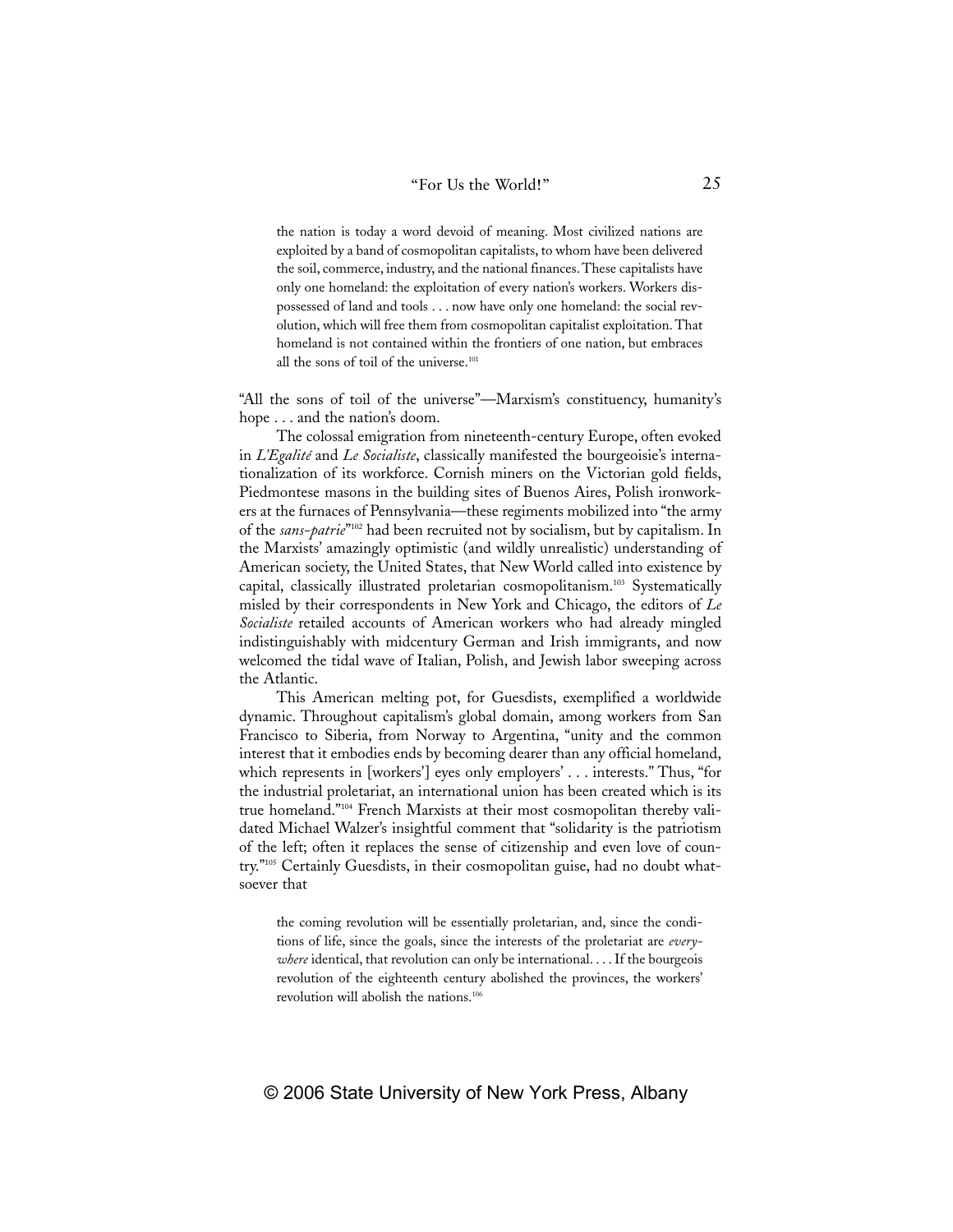Transfixed by globalization, the Parti Ouvrier welcomed a fusion of nationalities like that which had supposedly occurred within the American proletariat, and heralded a consequent worldwide working-class revolution that would institute a United States of the Earth.

This vision served Guesdists well in their running battles against critics of cosmopolitanism, critics whose nationalism collapsed into absurdity if posed against the awe-inspiring world market. When Maurice Barrès advocated unity between French workers and French capitalists against foreigners, and particularly against German workers and German capitalists, Guesdists contemptuously referred him to the capitalist mode of production, which supposedly bonded proletarians on both sides of the Vosges into a single revolutionary mass. "In place of national working-class combinations . . . we will see international combinations," predicted Albert Delon, the Guesdist leader in Nîmes. "We are moving toward a sort of European union"<sup>107</sup>—a vision well calculated to outrage the Euro-skeptical Barrès and his protofascist followers. Against Barrèsian nationalism, the Parti Ouvrier anticipated a day "when a German candidate will be able to stand for election in France, and a French candidate in Germany, because the workers will be united by the same militancy and the same cause on both sides of the border."108 Guesdists thus based their ultimate ideological identity on the principle that

socialists have only one homeland: the social revolution. All socialists, whatever their nationality, race or color, are fraternally united. The fundamental sentiment uniting them is hatred of capitalism and its agents, whether they're named Ferry, Bismarck, Salisbury, or Katkoff.109

For the Parti Ouvrier, socialists could only overthrow their Ferrys and Bismarcks by working together internationally. Uncoordinated proletarian national revolutions during the twentieth century would be as futile as uncoordinated local peasant insurrections had been during the Middle Ages.<sup>110</sup>

At their most prescient, Guesdists fully realized that "socialism in one country" would prove fatally vulnerable to international capital, in the same way that an isolated revolutionary France had eventually been defeated by the united ancien régime.<sup>111</sup> What is more, Guesdists argued, if national revolutions were necessarily doomed to defeat, then socialist assumption of "national" responsibilities under capitalism suggested an even worse consequence: catastrophic self-betrayal, rather than mere catastrophe. Guesdists foresaw the disastrous socialist-nationalist dynamic of August 1914, when socialist "statesmen" would mobilize their followers against foreign socialists and foreign workers, and do so in collaboration with their nations' bourgeois and with bourgeois nationalists.<sup>112</sup> As uncompromising advocates of proletarian unity across borders and fanatical opponents of class collaboration any